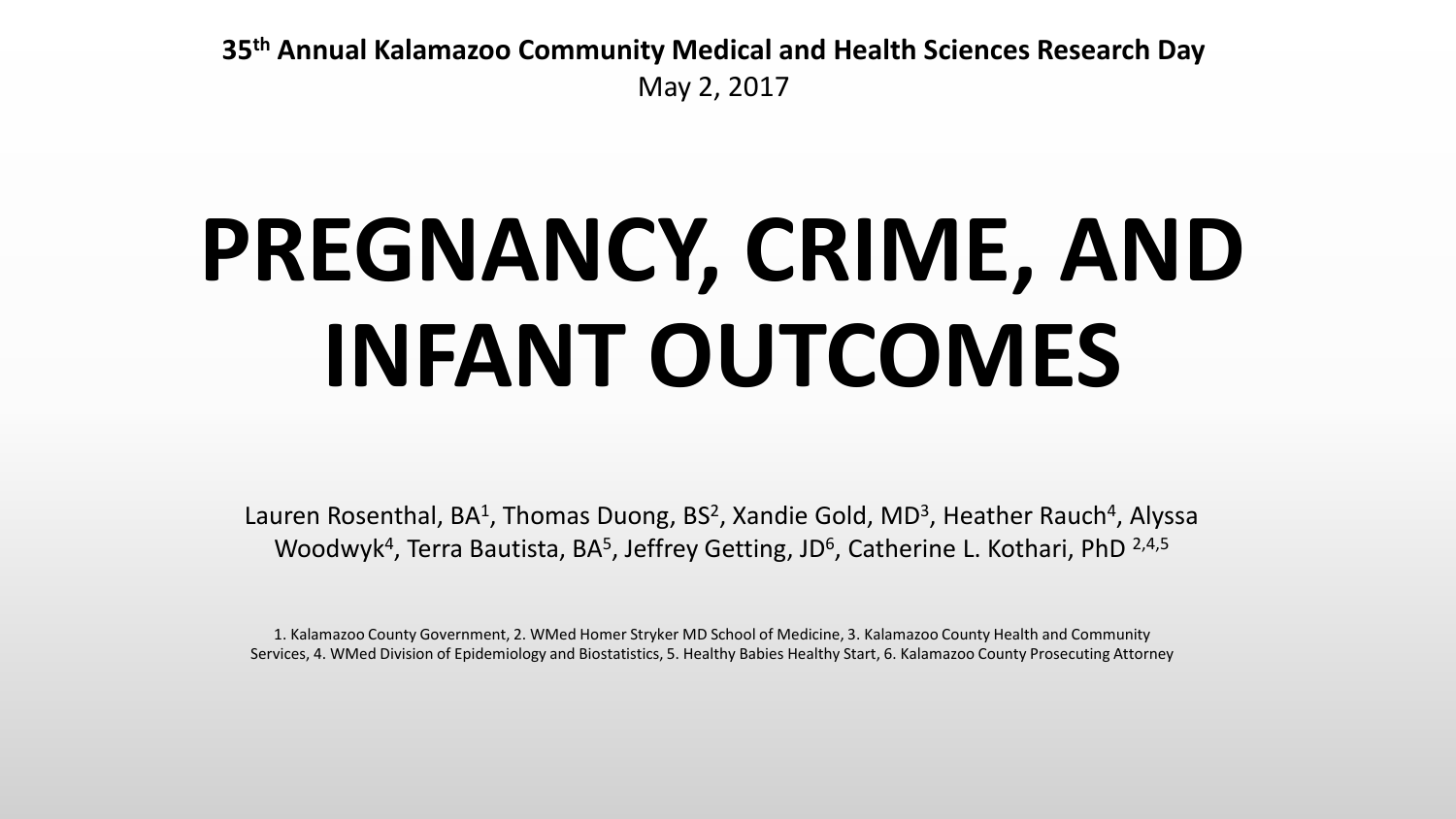#### **Disclosure**

**No financial relationships to disclose.**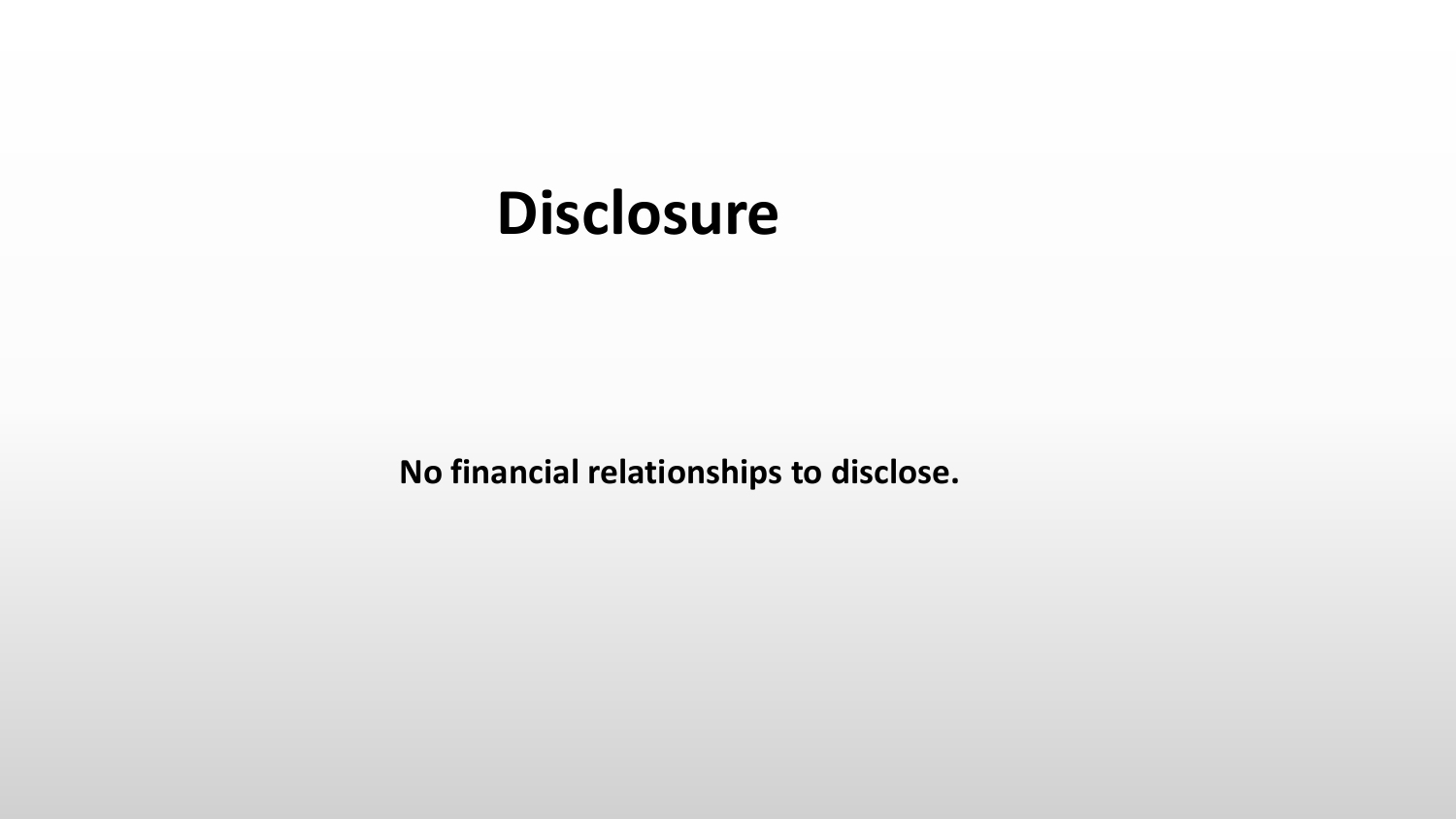#### **BACKGROUND**

- Infant mortality is a major public health issue
	- Deaths have gradually decreased over the past decade
	- **Still, over 23,000 infant deaths were reported in 2016**
- Health disparities exist– race, SES and access to health care are all associated with infant mortality
	- In 2014, infant mortality for non-Hispanic black women was almost 2.5 times that of non-Hispanic whites

https://www.cdc.gov/features/infantmortality/ https://www.cdc.gov/nchs/data/databriefs/db74.pdf https://www.cdc.gov/nchs/data/databriefs/db279.pdf http://www.prb.org/Publications/Articles/2007/ColorDivideinInfantMortality.aspx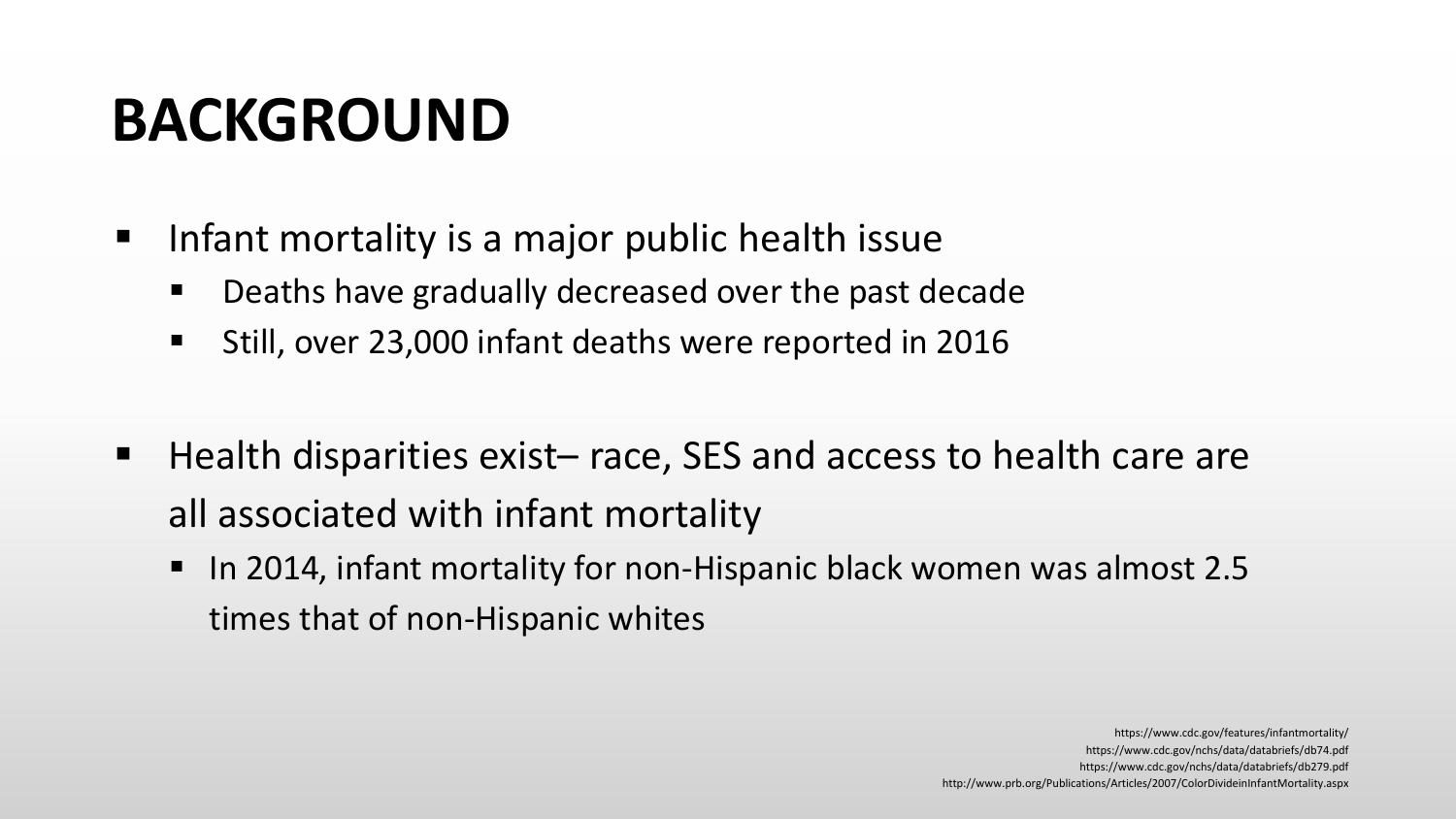#### **BACKGROUND**

- There is a well-documented association between poor birth outcomes and societal conditions
- **Poverty, discrimination, and lack of** access to health care result in toxic levels of stress, resulting in poor birth outcomes



**Where there is more poverty, there is higher crime**



#### **Social Determinants of Health**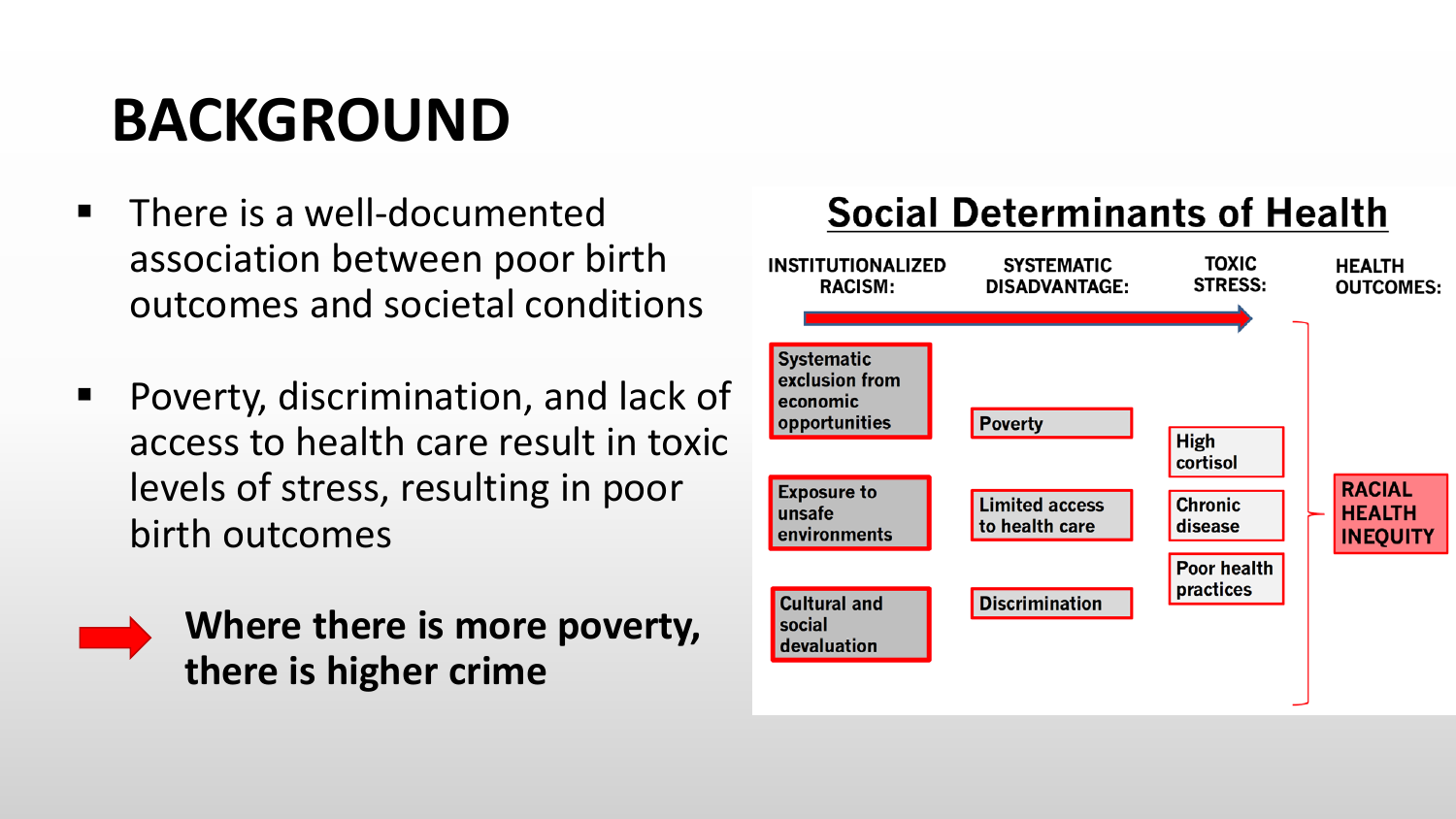#### **RESEARCH QUESTIONS**

- **1. Does maternal criminal justice involvement predict infant outcomes?**
	- Birth outcomes (low birth weight, premature delivery, etc.)
	- **Infant mortality/survival**
- **2. Does the type of criminal justice involvement differentially affect birth outcomes?**
	- **U** Victim
	- **Perpetrator**
	- **Both**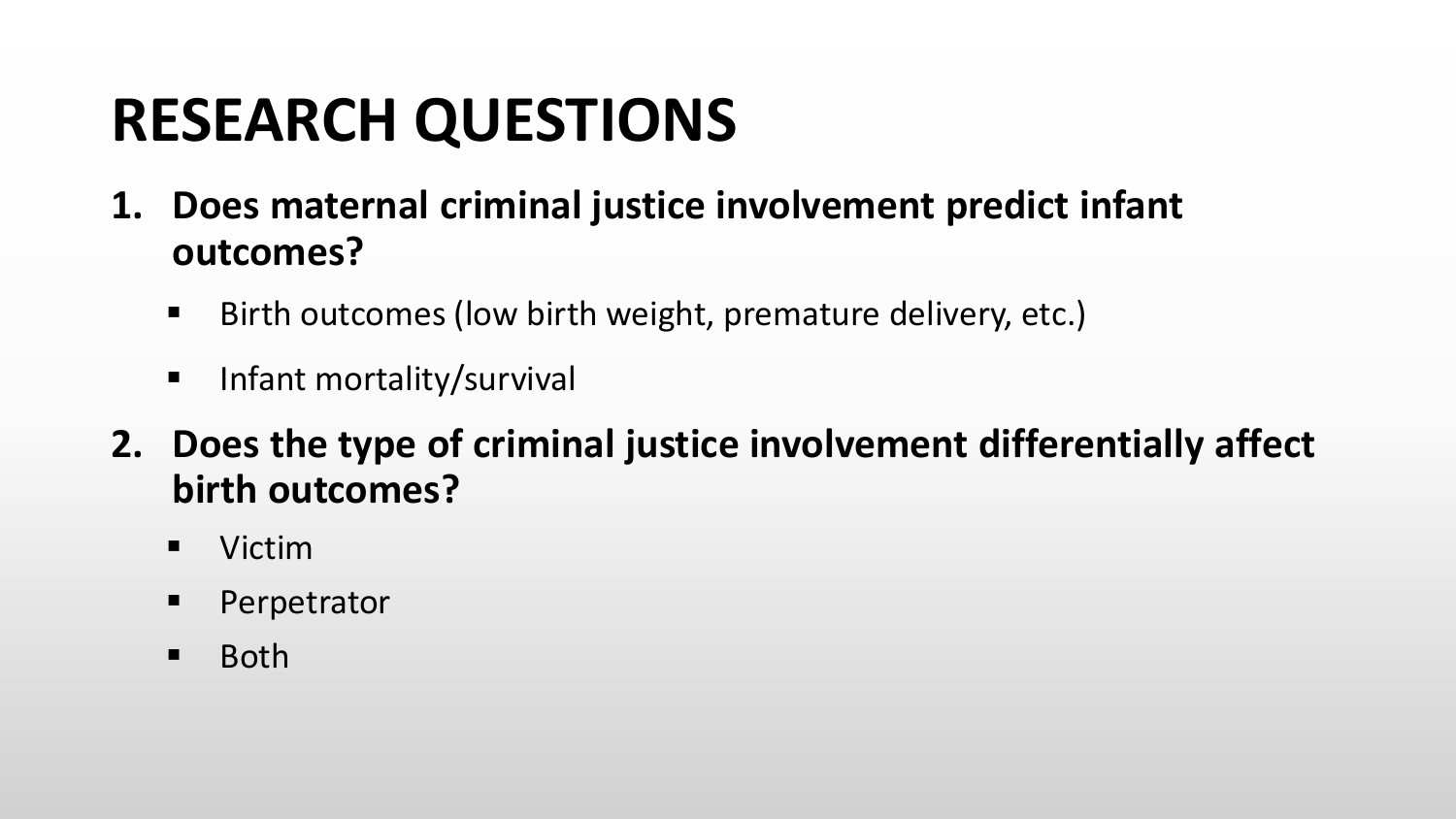#### **METHODS**

Secondary analysis and integration of three administrative databases:

- **(1) Charging requests**—Kalamazoo County charging requests, 2007-2010
- **(2) Birth certificate records**—Maternal demographics, health risks, and birth outcomes
- **(3) Linked birth-death records**—Michigan Department of Community Health Vital Records birth and linked birth-death datasets consisting of all births and infant deaths in Kalamazoo county, 2008-2009
- Data were matched using Link Plus, a probabilistic record linkage program
- The study sample (N=6,217) consisted of women delivering between 2008-2009
- Logistic regression was conducted to predict the association of maternal crimeinvolvement with infant health
	- **Premature delivery, low birthweight, or death within the first year**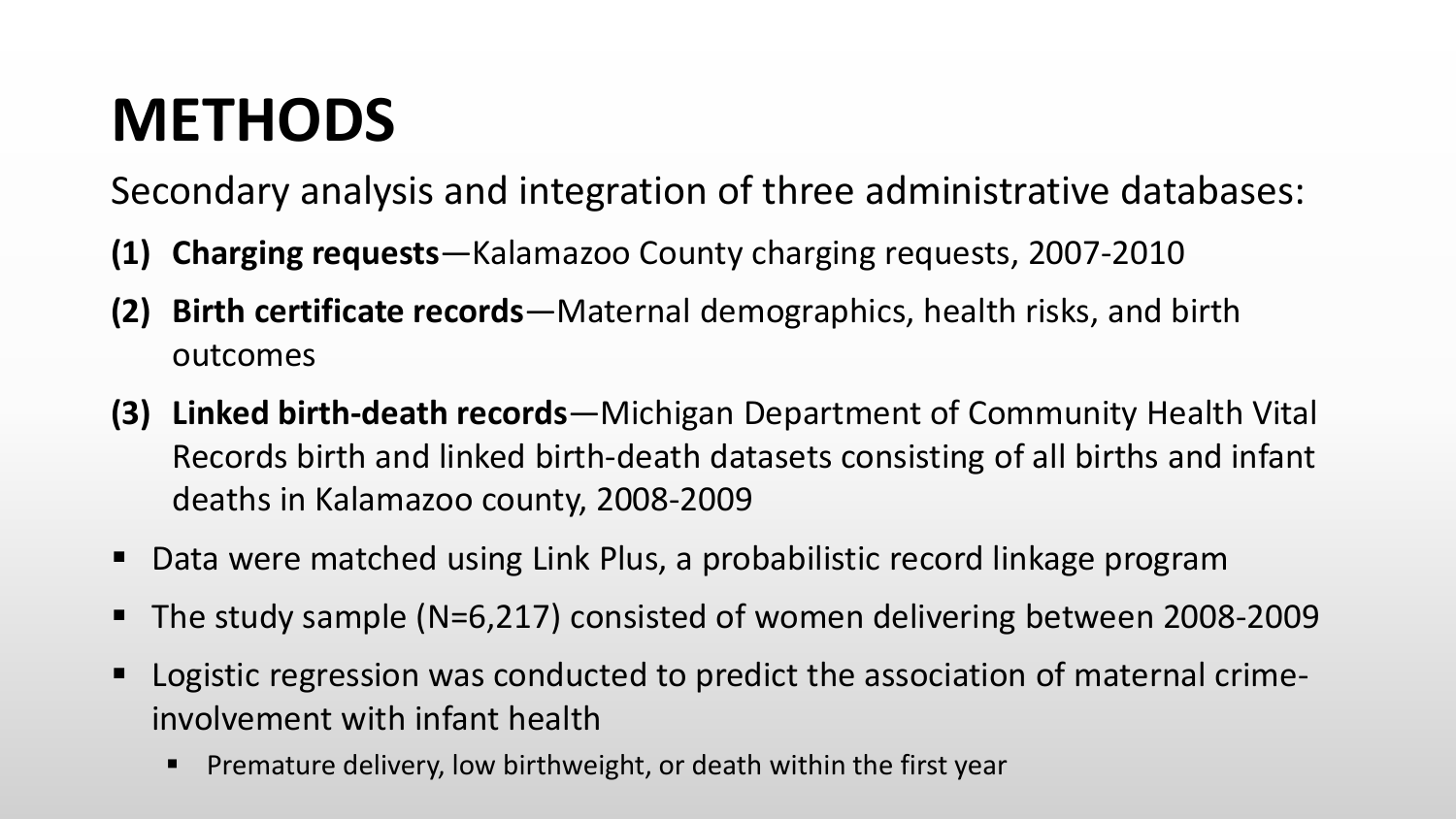#### **STUDY POPULATION (N=6,217)**

- Mean age: 27.3
- **Race** 
	- **Neta** White: 76.9%
	- **Black: 18.8%**
- Smokers: 19.8%
- **Chronic disease: 15.1%** 
	- **EXP** Chronic or gestational Hypertension or Diabetes
- **Prior pregnancy with poor outcome: 5.1%**

| <b>DEMOGRAPHICS</b>           |               |  |  |  |
|-------------------------------|---------------|--|--|--|
| Age - Mean (SD)               | 27.34 (5.88%) |  |  |  |
| Teens $- N$ (%)               | 627 (10.09%)  |  |  |  |
| Medicaid $- N$ (%)            | 2933 (47.25%) |  |  |  |
| Race $- N$ (%)                |               |  |  |  |
| White                         | 4779 (76.88%) |  |  |  |
| <b>Black</b>                  | 1168 (18.79%) |  |  |  |
| Other                         | 269 (4.33%)   |  |  |  |
| Education $- N$ (%)           |               |  |  |  |
| High school or less           | 2439 (39.24%) |  |  |  |
| Some college or more          | 3776 (60.76%) |  |  |  |
| Hispanic $-N(\%)$             | 369 (5.94%)   |  |  |  |
| <b>HEALTH</b>                 |               |  |  |  |
| Chronic disease $- N$ (%)     | 936 (15.06%)  |  |  |  |
| $STI's - N$ (%)               |               |  |  |  |
| Gonorrhea                     | 114 (1.84%)   |  |  |  |
| Chlamydia                     | 356 (5.76%)   |  |  |  |
| <b>Syphilis</b>               | 4 (0.06%)     |  |  |  |
| <b>Herpes</b>                 | 476 (7.70%)   |  |  |  |
| <b>Hepatitis B</b>            | 11 (0.18%)    |  |  |  |
| <b>Hepatitis C</b>            | 1(0.02%)      |  |  |  |
| Prior birth outcome - N (%)   |               |  |  |  |
| Never pregnant                | 1897 (30.53%) |  |  |  |
| Prior pregnancy, bad outcome  | 317 (5.10%)   |  |  |  |
| Prior pregnancy, good outcome | 3999 (64.37%) |  |  |  |
| <b>HEALTH BEHAVIORS</b>       |               |  |  |  |
| Smoking $- N$ (%)             | 1227 (19.75%) |  |  |  |
| Alcohol - N (%)               | 283 (4.56%)   |  |  |  |
| <b>HEALTHCARE ACCESS</b>      |               |  |  |  |
| Kotelchuck - N (%)            |               |  |  |  |
| Inadequate                    | 865 (13.99%)  |  |  |  |
| Intermediate                  | 975 (15.77%)  |  |  |  |
| Adequate                      | 2638 (42.67%) |  |  |  |
| <b>Adequate plus</b>          | 1705 (27.58%) |  |  |  |
|                               |               |  |  |  |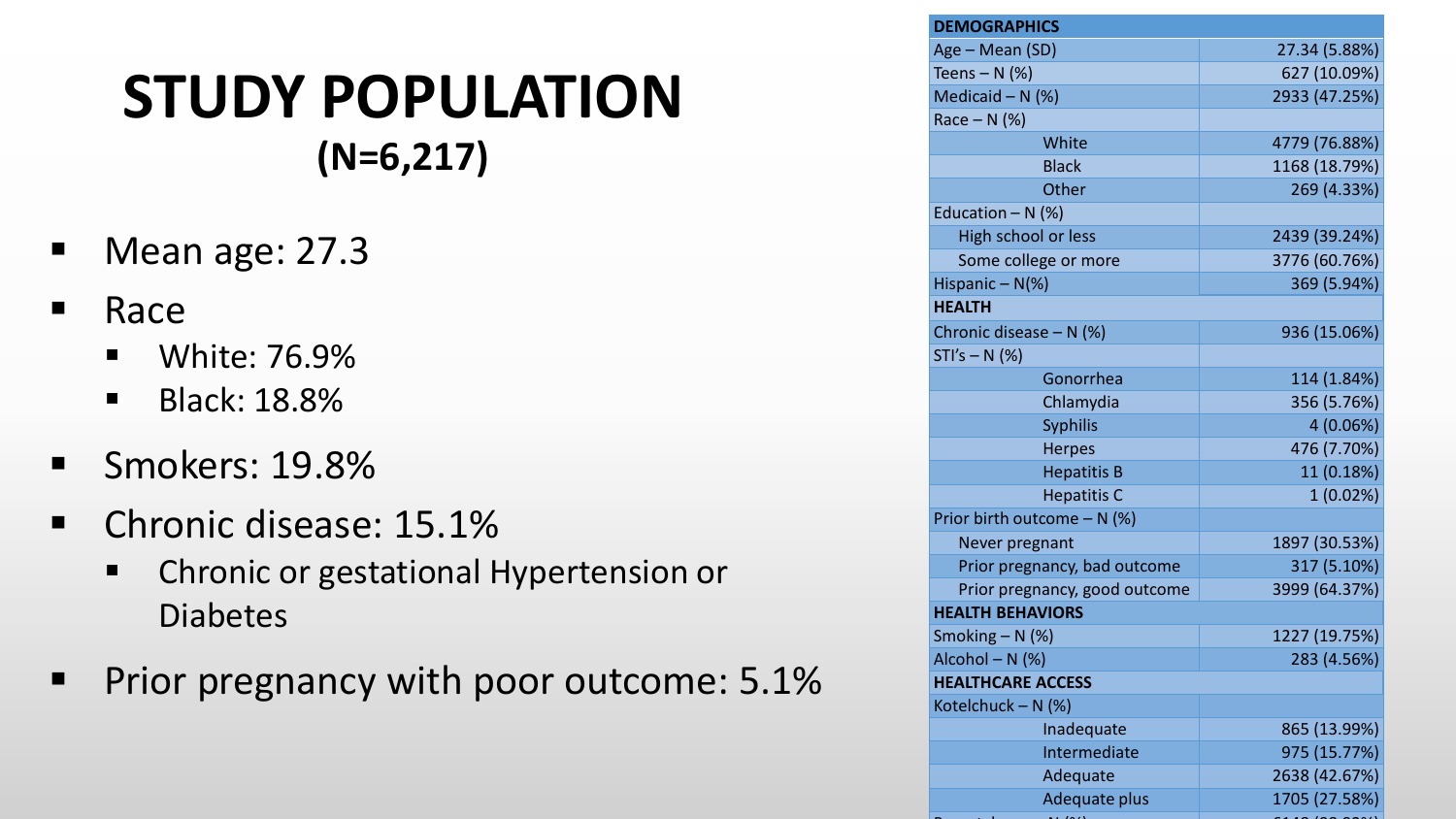### CRIMINAL JUSTICE INVOLVEMENT

- Of 6,217 women in sample, 294 (4.7%) had CJ involvement during perinatal period (pregnancy + 1 year postpartum  $\rightarrow$  21-mo. period)
	- 526 separate incidents

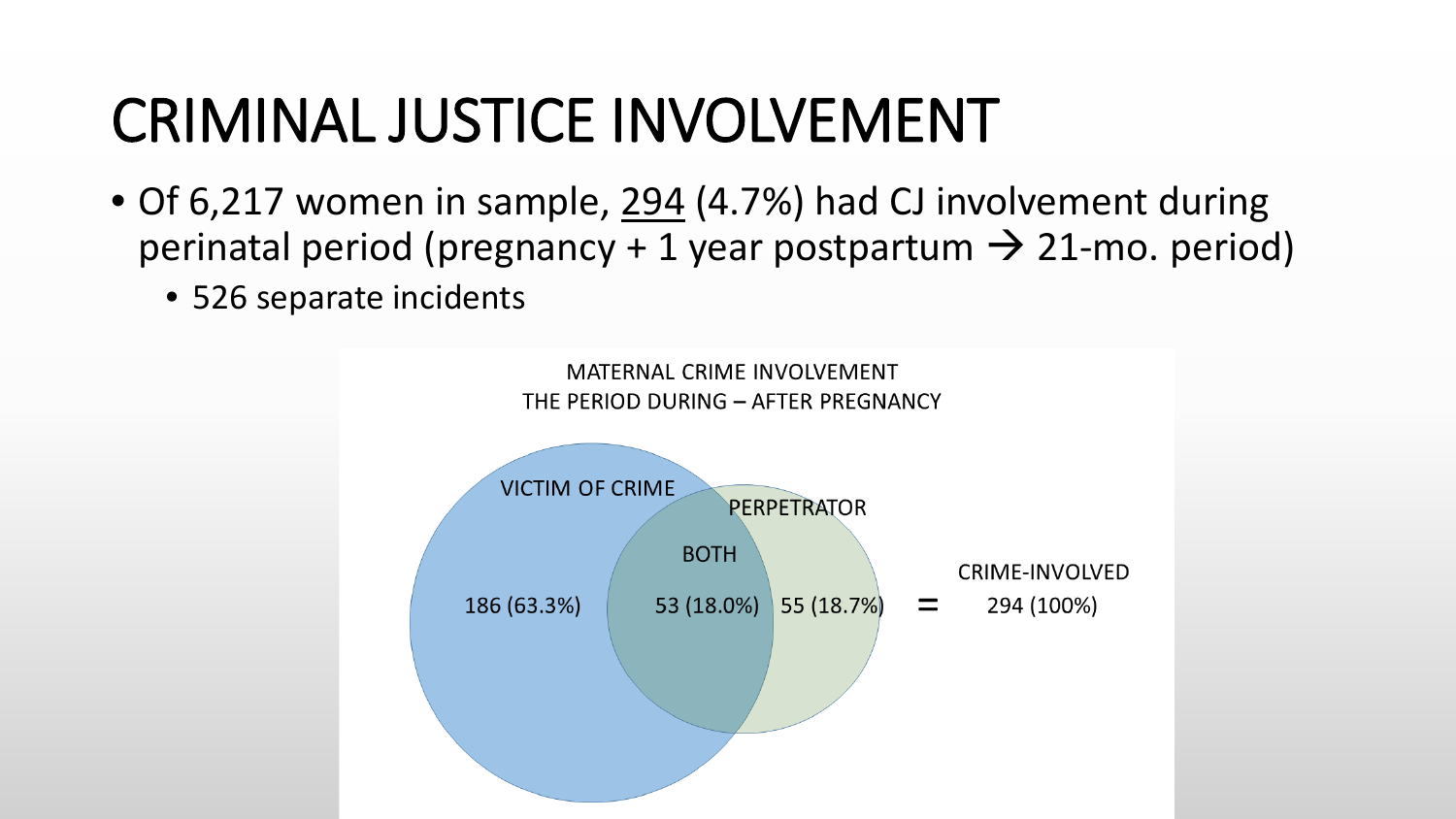#### **OUTCOMES**

• 809 (13%) of all pregnancies/births/deliveries result in a poor infant outcome (LBW, premature delivery, infant death)



#### **HAVING HAD CRIMINAL JUSTICE INVOLVEMENT NEARLY DOUBLES THE RISK OF POOR INFANT OUTCOME**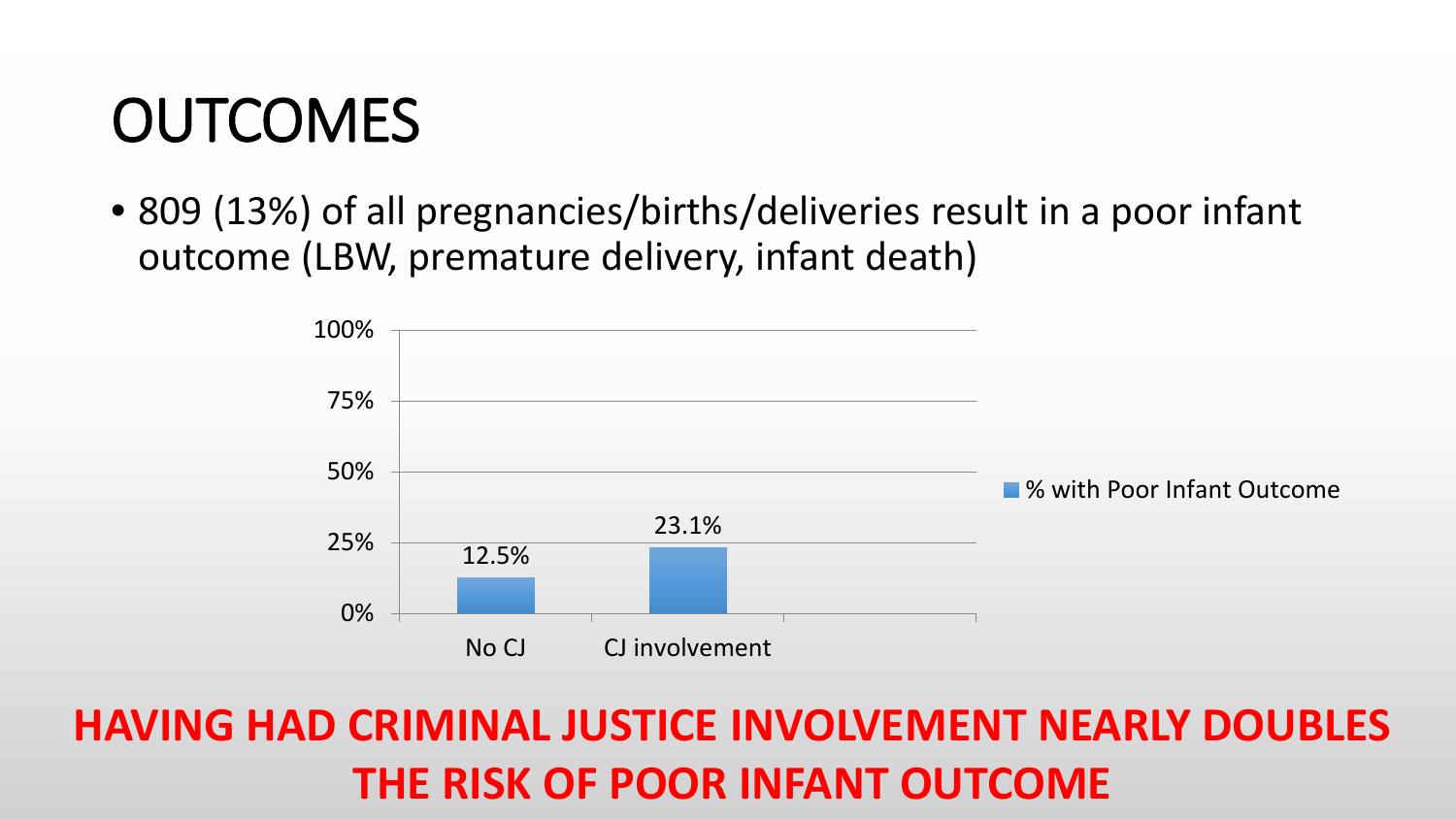#### Does Perinatal Criminal Justice Involvement Predict Infant Outcome?

-Simple Regression-

|                                          | <b>Unadjusted</b><br><b>OR (95% CI)</b> |
|------------------------------------------|-----------------------------------------|
| <b>Perinatal CJ INVOLV.</b>              |                                         |
| Any criminal justice involvement         | $2.01(1.51, 2.67)$ **                   |
| No criminal justice involvement          | Referent                                |
| <b>Criminal justice involvement type</b> |                                         |
| $- N(\%)$                                |                                         |
| <b>Victim only</b>                       | $1.90(1.36, 2.65)$ **                   |
| <b>Perpetrator only</b>                  | 1.64(0.91, 2.94)                        |
| <b>Both Victim &amp; Perntrat.</b>       | $2.27(1.38, 3.73)*$                     |
| <b>Neither</b>                           | Referent                                |

\*=Significant at p<0.05 \*\*=Significant at p<0.001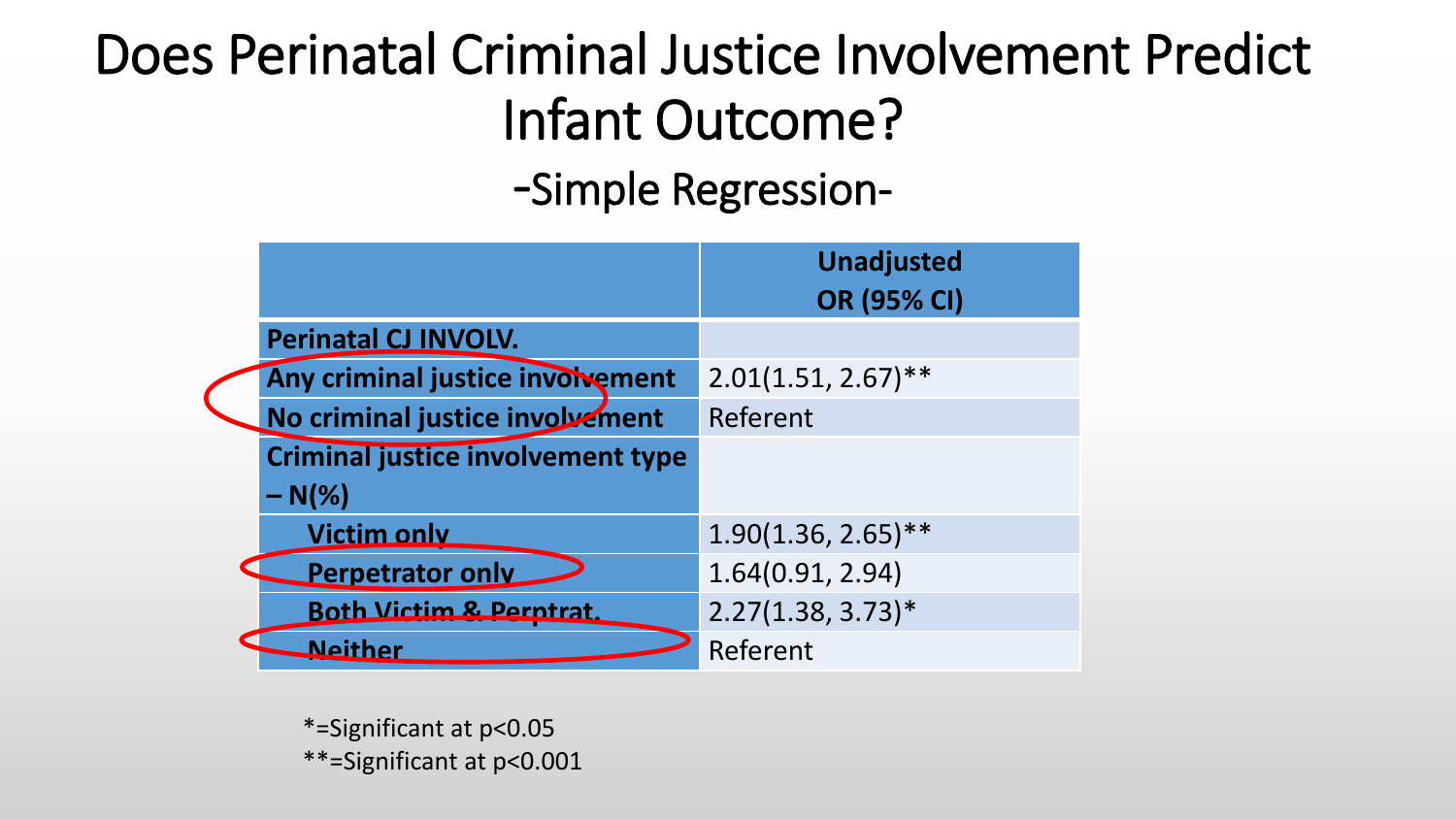#### Does this Relationship Hold When We Adjust for Other Factors?

#### -Multivariable Regression-

|                                                     | <b>Unadjusted</b><br><b>OR(95% CI)</b> | <b>Adjusted</b><br><b>OR(95% CI)</b> |
|-----------------------------------------------------|----------------------------------------|--------------------------------------|
| <b>Perinatal CJ INVOLV.</b>                         |                                        |                                      |
| Any criminal justice involvement 2.01(1.51, 2.67)** |                                        | 1.19(0.59, 2.41)                     |
| $-N\frac{8}{6}$                                     |                                        |                                      |
| <b>Criminal justice involvement</b>                 |                                        |                                      |
| $type - N(\%)$                                      |                                        |                                      |
| <b>Victim only</b>                                  | $1.90(1.36, 2.65)$ **                  | 1.23(0.62, 2.44)                     |
| <b>Perpetrator only</b>                             | 1.64(0.91, 2.94)                       | 0.97(0.45, 2.11)                     |
| <b>Both</b>                                         | $2.27(1.38, 3.73)*$                    | 1.18(0.50, 2.77)                     |
| <b>Neither</b>                                      | Referent                               | Referent                             |

\*=Significant at p<0.05

\*\*=Significant at p<0.001 *Adjusted for maternal demographics (age, race, socioeconomic status, education), maternal health (chronic disease, STI, prior pregnancy outcome), health behaviors (prenatal smoking, prenatal alcohol consumption), prenatal care (any, Kotelchuck Index)*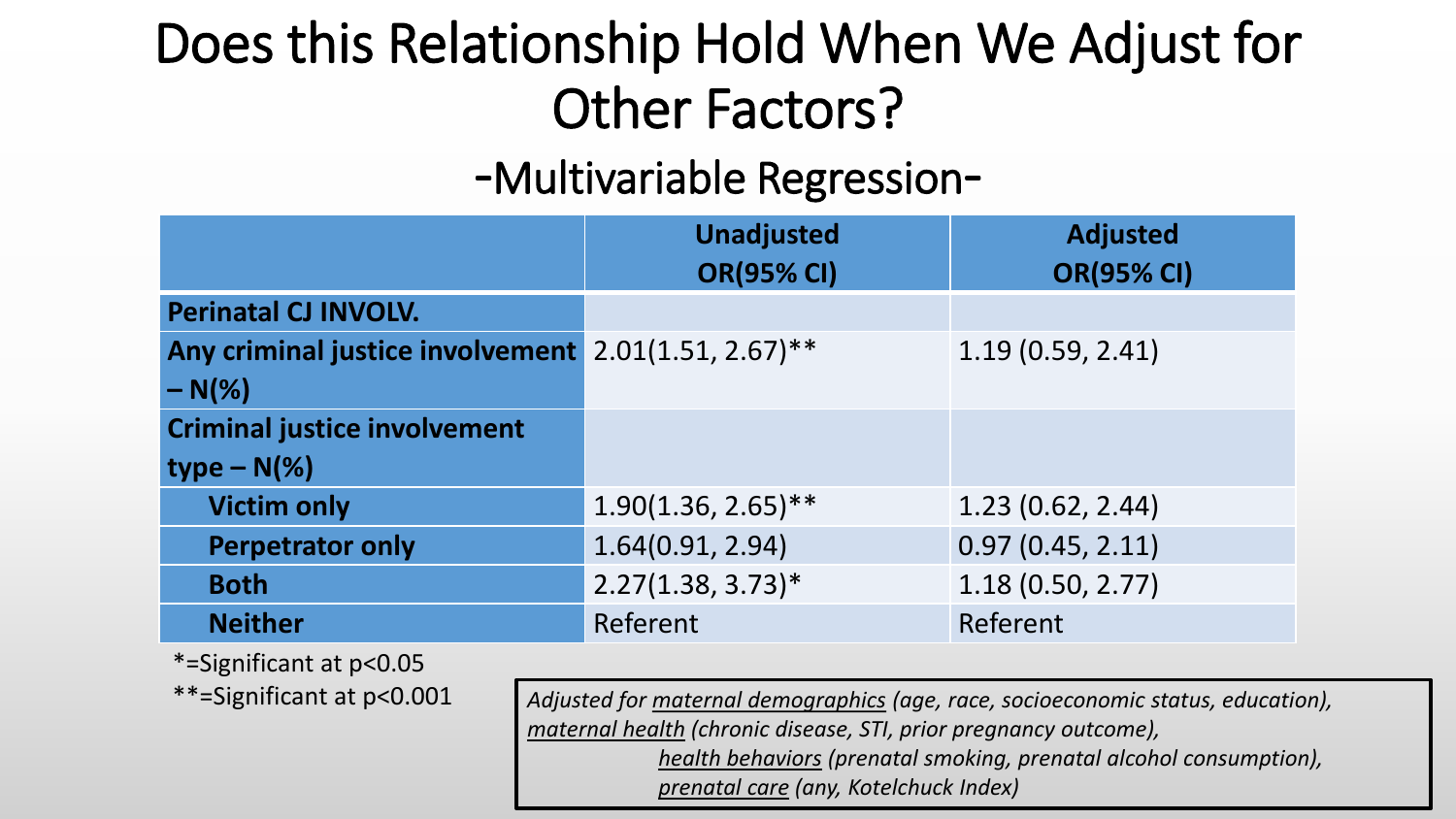# WHAT DOES MATTER/PREDICT POOR OUTCOME?

- Prenatal care (Kotelchuck index score)
- Prior pregnancy with poor birth outcome
- Race
- Chronic disease
- Prenatal smoking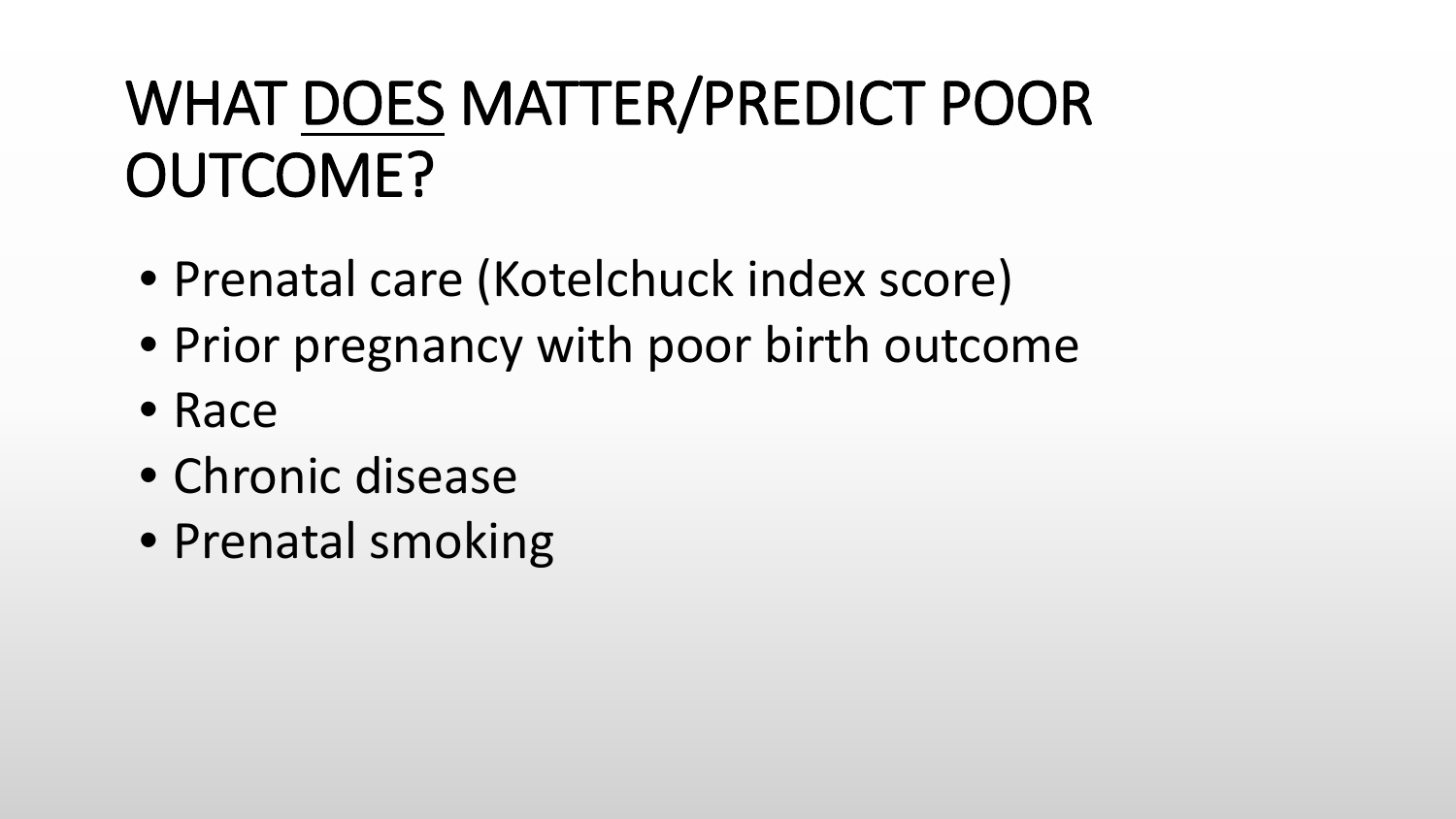## **CONCLUSIONS**

•What is the relationship between maternal criminal justice involvement and poor birth outcomes in Kalamazoo County?

**Maternal CJ involvement is a significant predictor of poor infant health, but other health and demographic factors eclipse this effect.**

•Does the type of criminal justice involvement (victim only/ perpetrator only/ or both) differentially affect birth outcomes?

**Similarly, the type of CJ involvement also matters, with victimization associated with the greatest potential harm, but other factors override its impact upon infant health.**